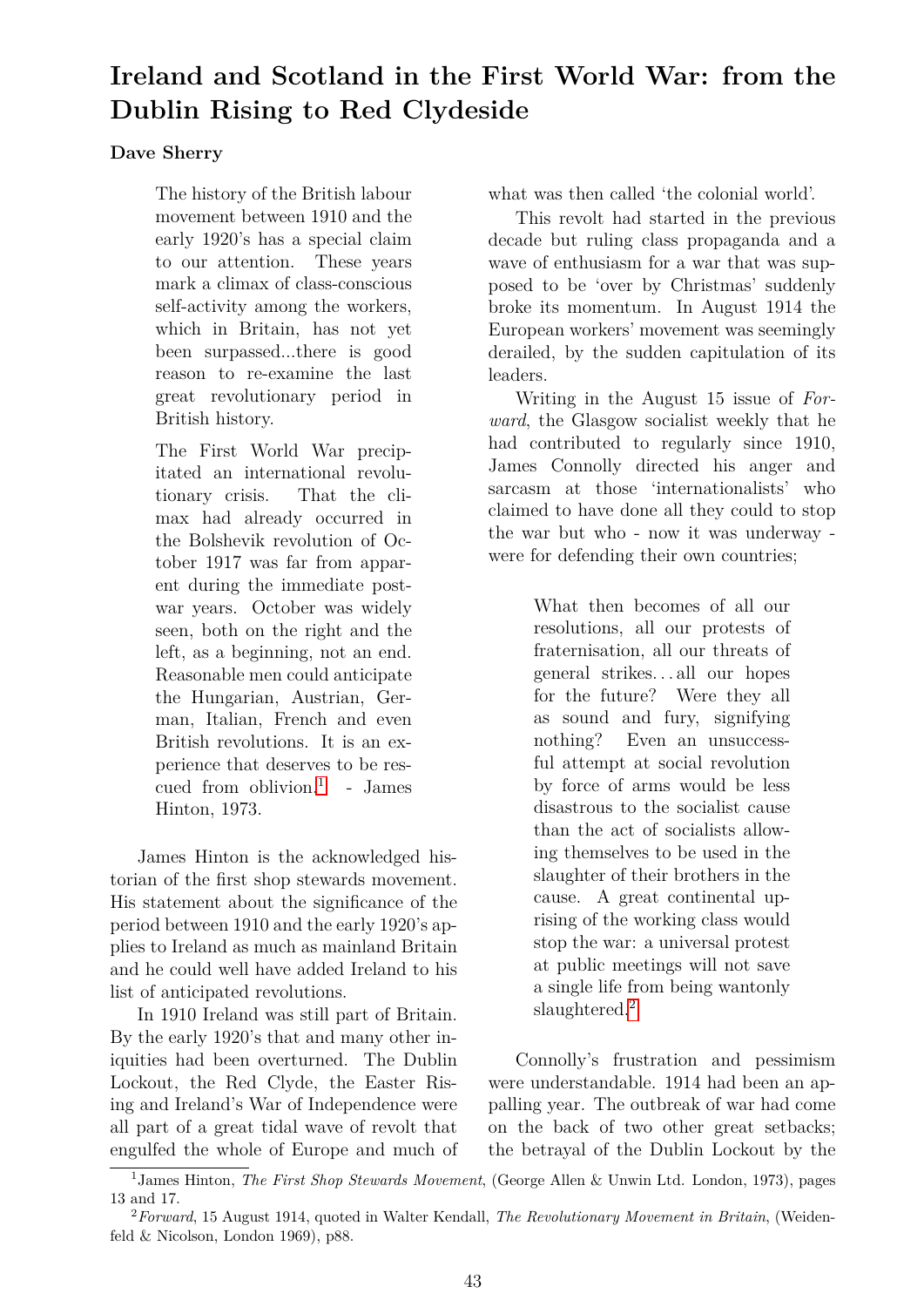British TUC; and the sudden threat of partition in the wake of the Home Rule crisis.

Yet within a year, resistance to the war was spreading. The shock and horror of trench warfare combined with the terrible privations imposed on home fronts everywhere, meant class -consciousness and struggle from below came back with a vengeance.

Although the Dublin rising of 1916 was crushed, it was a portent. By 1917 mass strikes, food riots, desertions and mutinies were driving a Europe wide revolt and pulling in wider layers behind working class resistance. So powerful was this movement that it dissolved armies, pulled empires apart, toppled monarchies and ended four years of imperialist slaughter.

October 1917 saw the working class take power in a major country for the first time. The German revolution brought the slaughter to an end and the world working class moved closer to its own emancipation than at any time before or since. Colonial rebellion that had begun in Ireland inspired others and spread across the globe. For a brief few years the prospect of world socialism was real.

The outcome of these momentous events shaped our present, whether you live in Dublin or Damascus. With the forthcoming centenary of the Easter Rising, the relationship between Red Clydeside and Ireland during this period merits attention. But first we need to look back at the differences between the position of Scotland in the United Kingdom and that of Ireland.

### **England, Ireland and Scotland**

For centuries Scotland and Ireland were subject to England's imperatives. Both were treated as strategic bulwarks against foreign invasion and as captive markets whose commerce and industry were bound by restrictions protecting English exports from competition.

But Scotland was never an imperial dependency like Ireland. While the Scottish ruling class benefited from union with England in 1707, Ireland was driven backwards. Scots were at the forefront of British imperialism, not least in Ireland. It could be argued Ulster was a Scottish colony during the seventeenth century. In 1603 James 1 recruited Scots Presbyterian settlers to establish loyal 'plantations' in Ulster. His aim was to crush its catholic population and use it as a protestant bridgehead for the subjugation of the whole island.

At the start of the nineteenth century Ireland's population was eight million. During the 1840's it fell by three million -two million dying of starvation and one million emigrating. Not only did Scottish troops help police this genocide but Scottish capital played a big role in developing Ireland's one area of industrial development around Belfast. When Glasgow's Victorian entrepreneurs were building tenements to house and exploit shipyard workers and their families in the Govan and Kinning Park districts of the city, they chose to re-name part of this new community 'Plantation' in commemoration of Scotland's role in colonising Ulster.

Throughout the nineteenth century, thousands of Irish men, women and children were driven into the industrial revolution that was gathering pace in lowland Scotland. Along with the victims of the Highland clearances, much of the unskilled labour that transformed Glasgow from a small trading port into the 'Second City of Empire' came from this source. It built the roads, canals and railways and laboured in the mines, mills and factories that made Clydeside such a powerhouse of capital accumulation.

With Manchester in mind, Engels claimed the industrial revolution would have been a more gradual affair but for the human raw material provided by Irish immigration. This was even more valid for Scotland; by 1851, 7.2 percent of its population was Irish compared to 2.9 percent in England and Wales. In Glasgow the Irish immigrant population had grown to 19 percent and would increase as the city tripled in size between 1851 and 1911.

In the 1840's average life expectancy in Glasgow was 30 and the Irish had the worst of it; 'The Irish constituted the most abject part of the population, prepared to tolerate a lower standard of life than all but the very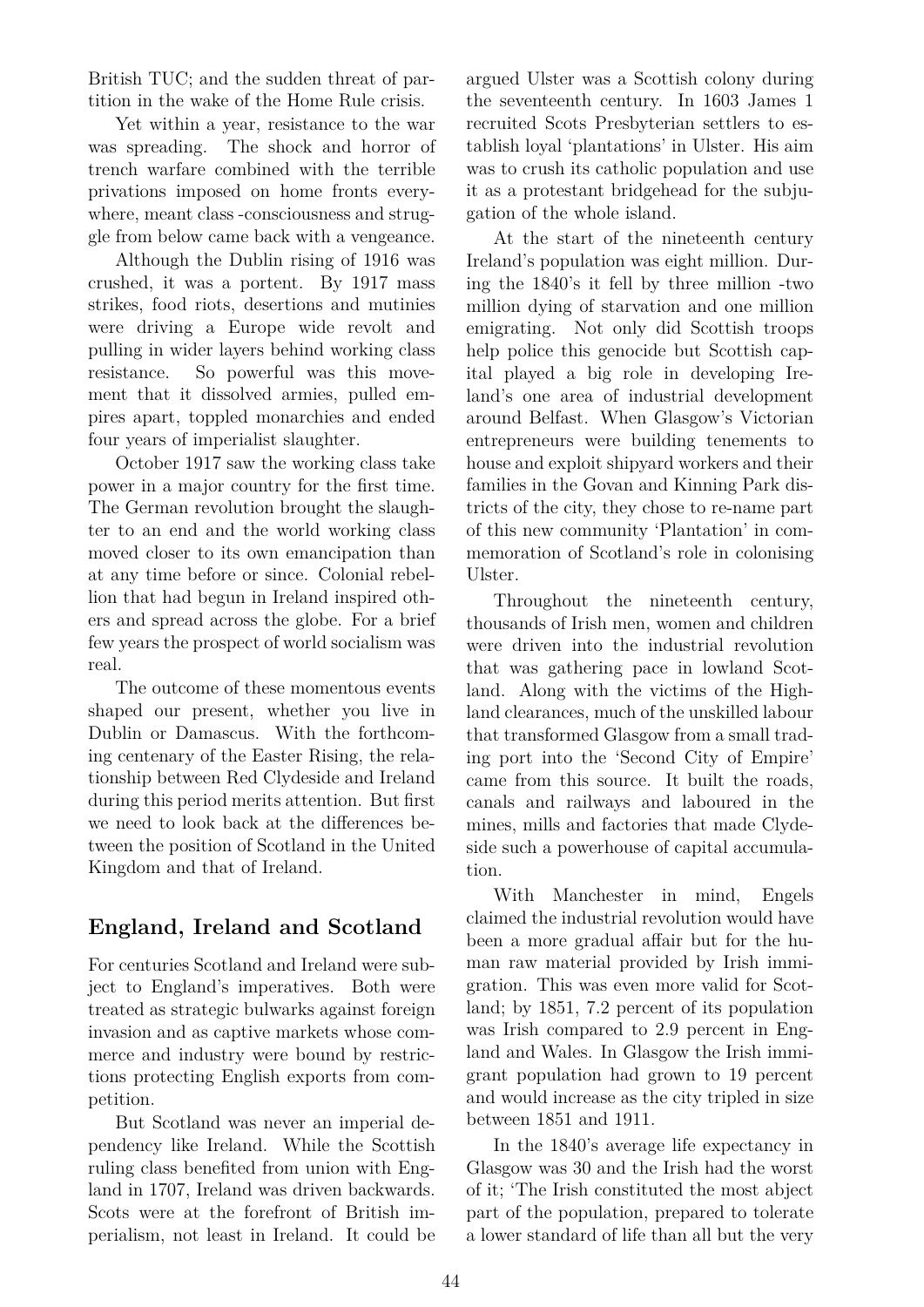poorest of the workforce.'[3](#page-2-0)

Marx had already drawn attention to the division between British workers and Irish immigrants in the great industrial cities. He was struck by the extent to which the 'native' workers were encouraged by their bosses to see their fellow Irish workers not just as an economic threat liable to undercut wages and conditions, but also as racially 'inferior'. Marx argued this was 'the secret of the impotence of the English working class' and the only remedy was to win the British labour movement to supporting the struggle for Irish self-determination.

## **Sectarianism: divide and rule or unite and fight**

Because of the fear of Jacobitism in lowland Scotland during the eighteenth century, anti -Catholicism was prevalent *long before* the arrival of the Irish and despite the fact that the Catholic population was then tiny.

Ever since the reformation Scotland had been a Calvinist country with pockets of Catholicism in the Highlands and Islands. One historian with a grim sense of humour claimed that in the 1790's, when Glasgow had no more than thirty-nine Catholics, there were forty-three anti-Catholic societies.[4](#page-2-1)

The arrival of a significant Irish population after 1840 was the driving force behind the growth of the Orange Order. By the latter half of the nineteenth century more than a quarter of Glasgow's population was catholic and a quarter of the Irish in Glasgow were Protestants from Ulster.

Until then Glasgow had no Orange Lodge but, by 1880, there were more than a hundred. Lodges were established in the mining communities of the Lanarkshire coalfield on the southeast of the city and in the shipbuilding towns of Greenock and Clydebank located further down the Clyde.

The Liberal Party dominated Scottish politics in the second half of the nineteenth century and Glasgow was a Liberal

stronghold. Between 1832 and 1886, its voters only once returned a Tory MP. Liberal support for Irish Home Rule led Glasgow shipyard tycoon William Pearce and ironmaster Sir James Bain to stand for Parliament in 1880 as Tory unionists, enlisting the support of the Orange Lodge. In the 1892 election the Tory candidate for Bridgeton was an Orangeman.

Many big employers set out to use immigration and the threat of Irish home rule to weaken and divide the working class. 'No Irish need apply' was a common phrase in the employment columns of the newspapers and in the windows of businesses looking to hire workers. But the Lanarkshire mine owners and ironmasters attempted to cut wages and break strikes by hiring Irish immigrants. Often the bosses sponsored sectarian infighting by recruiting an Irish workforce comprised of rival Protestant and Catholic sections.

This terrible division was eventually overcome. According to the historian of the Lanarkshire miners; 'The Irish actually took a prominent part in the labour disturbances'.[5](#page-2-2) Scottish and immigrant Irish workers shared a common experience of exploitation and as the Irish came more into the workforce they helped to build the union providing some of its best fighters, its most able organisers and- as far as the bosses were concerned-the biggest troublemakers.

In the 1880's the coal and iron masters began recruiting Lithuanian workers with the promise of work and homes. About 8,000 came with some 3,000 working in the mines by 1911. At first the 'Poles' as they were called, were treated with hostility by workmates, who suspected, sometimes accurately, that they were being hired to reduce wages.

Most had fled political persecution from the Czar's Empire. They established their credibility as good trade unionists by playing a central role in the picketing during the 1912 miners' strike. Out of this strike, John Maclean built solid links with both the

<span id="page-2-0"></span><sup>3</sup>Tom Gallagher, *Glasgow The Uneasy Peace; religious tension in modern Scotland*, (Manchester University Press, 1987), p12.

<span id="page-2-1"></span><sup>4</sup>Colm Brogan, *The Glasgow Story*, (Muller, London, 1954), p183.

<span id="page-2-2"></span><sup>5</sup>Tom Gallagher, p15.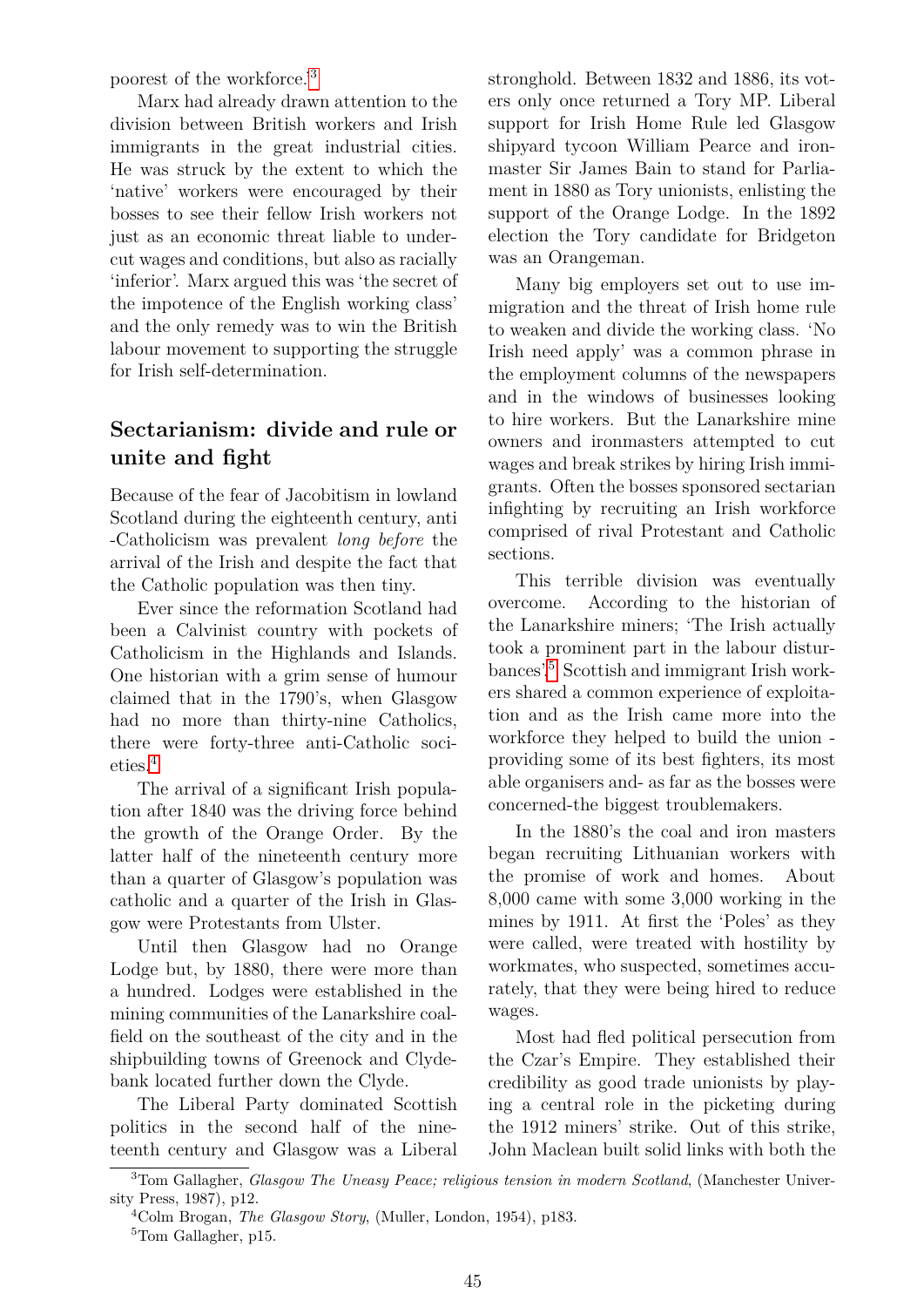Lithuanian and Irish mining communities.

MacLean was a primary school teacher. When he was dismissed from his post at the end of I915 because of his anti-war activities and his prominent role in the Glasgow rent strike, Lithuanian and Irish miners were instrumental in organising protest strikes for his re-instatement in some Lanarkshire pits.

Historian Tom Gallagher, in his book, *Glasgow, The Uneasy Peace*, explains why the rivalry and sectarianism that disfigured the mining areas surrounding Glasgow did not exist in the city to anything like the same extent;

> In Glasgow with its exceptionally high ratio of skilled jobs, there was considerably less friction since the unskilled Irish immigrants could not compete for them. Instead they dominated the city's unskilled labour market, finding work as casual construction or dock labourers, coal heavers, and as sweated labour in textiles and in the chemical and dyeing works. Here men, and especially women, toiled in appalling conditions. Where the Irish left behind casual, open-air labour and became part of the factory workforce, they were affected by the class consciousness, which developed in the enclosed world of the factory.<sup>[6](#page-3-0)</sup>

To a much greater extent than in Belfast and much earlier than in Liverpool, the Irish Catholic population was able to integrate itself into the working class movement:

> Nineteenth century Glasgow was second only to Liverpool as a reception centre for Irish immigrants and, to this day, the communal tensions which unite the two in many minds, are seen as taking identical forms. But Liverpool was a mercantile and commercial port rather than an

industrial centre. The occupational structure of the city included a far higher percentage of unskilled manual and part-time jobs for which the Irish were in a position to compete. So to a greater degree than in Glasgow, sectarian friction stemmed from economic competition and was of a more intense and unpleasant kind.[7](#page-3-1)

As Joan Smith shows in her study of the labour movements in Liverpool and Glasgow before the First World War, there were also political forces at play that shaped these important differences:

> Glasgow was a town with strong, radical, Liberal politics. The radical liberalism of many of the Glasgow workers was not just an ideology that had to be defeated if socialism was to lead the Glasgow working class movement it was also a rock like foundation for the development of that socialism. Many attitudes were shared with Liberalism, which made it possible, in a town of high Irish immigration, for the Protestant-Catholic divide to be contained.

> The Labour movement in Glasgow became the strongest in Britain. By 1909 30,000 marched together on the May Day parade. The enormous strength and potential of the Glasgow labour movement was partly based on the depth of feeling for a previous Liberal understanding of the world- an understanding that could also evolve into labourism and then revolutionary socialism, as well as being opposed to those beliefs.

In Liverpool Liberal beliefs had no purchase. Any emergent labour and socialist movement

<span id="page-3-0"></span> $6$ Tom Gallagher, p15 & p16.

<span id="page-3-1"></span> $7$ Tom Gallagher, p14 & p15.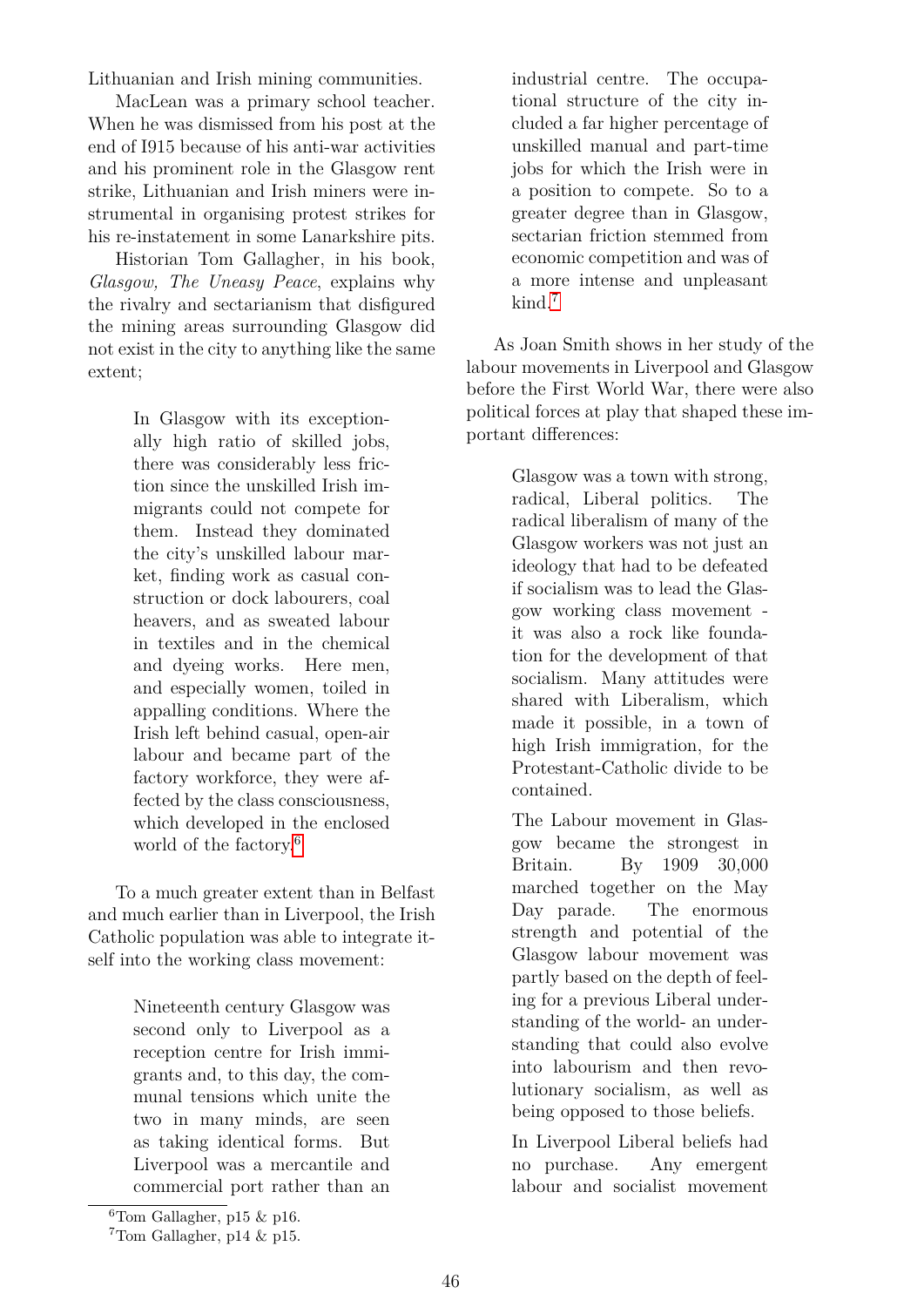had to battle against nationalism and sectarianism. The ruling Orange-Tory bloc dominated Liverpool politics.

The first issue of *Forward* took up the slogan 'Home Rule for Scotland' and turned it into the slogan 'Home Rule All Round'. It was through this slogan that the Glasgow ILP also defended the demand for Irish Home Rule. The strong Liberal tradition in Glasgow kept in check the rise of sectarianism, contributing greatly to the process through which a Liberal working class became a Labour working class. . .With no socialist current established in the 'commonsense' thought of Liverpool, it was possible for Tory Democracy and Irish Nationalism to assert their leadership of the Liverpool working class.<sup>[8](#page-4-0)</sup>

The consequences were shown during the Irish Home Rule crisis. In October 1912 Sir Edward Carson came to Liverpool to raise support for the Ulster Covenant and the promise of volunteers, should the Liberal government attempt to impose Home Rule. 150,000 attended the demonstration, organised by the Liverpool Conservative Working Men's' Association and pledged support for Protestant Ulster. 20,000 went on a torchlight demonstration afterwards.

A few days later only 8,000 turned out for Carson when he came to Glasgow. There were as many Orangemen in the West of Scotland as in Liverpool but in Glasgow it was possible to contain extreme anti-Catholic Protestantism until the end of the 1920's.

# **The wave of revolt before the First World War**

The years leading up to the First World War saw a rise in nationalist feeling in many areas across the globe but also a wave of struggle and revolutionary upheaval that brought hope and confidence.

In 1905 the Russian empire was rocked by mass strikes, the first emergence of workers' councils and the first workers' revolution. Although defeated, it inspired workers across the continent and prompted new developments in Marxist theory - not least Rosa Luxemburg's pamphlet, *The Mass Strike*, which analysed how mass workers' movements could fuse economics and politics into revolutionary struggle.

In 1907 there was revolutionary upheaval in Turkey and in the same year the mass strike resurfaced on the Belfast waterfront. Unskilled and previously unorganised protestant and catholic dock labourers fought side by side against their unionist bosses and the state. Thousands flocked to Jim Larkin's new dockworkers' union. Battleships were sent to Belfast Lough and troops attacked the picket lines, killing three strikers. The strain of protecting the company scabs provoked a police strike and the city was in chaos.

Clydeside socialist, John Maclean was a friend of Larkin. In keeping with orthodox social democracy and his membership of the Social Democratic Federation (SDF), Maclean had been, until then, pessimistic about the role of trade unions and the value of strikes. His view had been jaundiced by his experiences on Clydeside, where unions had made little impact on the unskilled.

This led Maclean to stress the limitation of strikes and trade unionism, which he saw as necessary but essentially defensive in character. His involvement in the Belfast dock strike led to a dramatic change in his politics.

Maclean was fine orator and Larkin asked him to address the mass strike meetings. He was transformed by the dramatic events and left Belfast exhilarated, having witnessed for the first time the politicising effect of a major industrial struggle on masses of workers. His diary of the speaking tour was printed in the SDF newspaper *Justice* and it recorded how much the strike had changed his outlook; 'Strikes reveal the

<span id="page-4-0"></span><sup>8</sup>Joan Smith, *Labour Tradition in Glasgow and Liverpool*, (History Workshop Journal 1983, Number 17), pages 33, 34, 41 & 42.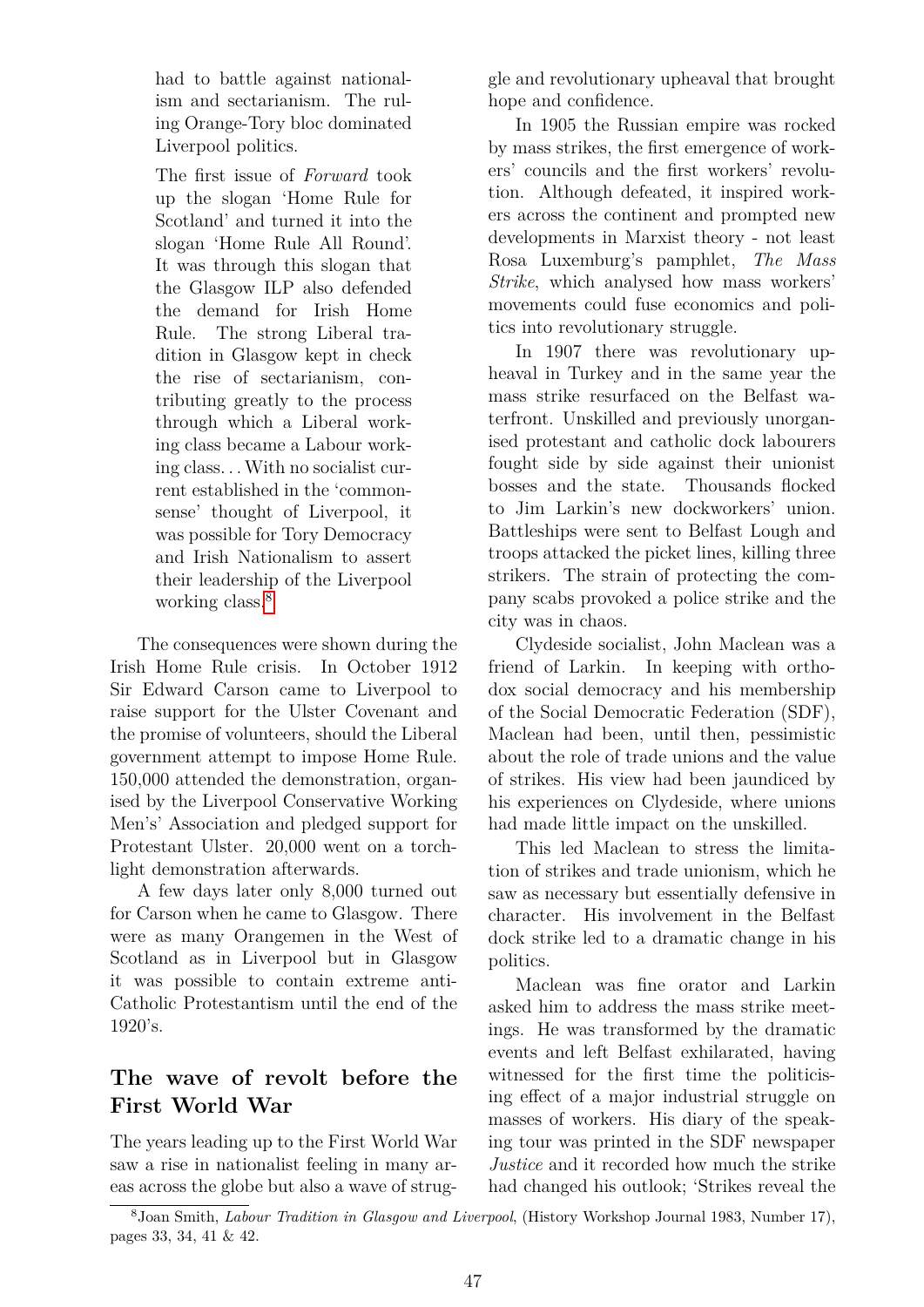underlying reality of capitalism and the class war in ways that are more effective than all the theory we might fire at our benighted class from now till doomsday. Fighting leads to new facts, to new theory thence to revolution'. [9](#page-5-0)



John Maclean

From here on Maclean was always alive to the revolutionary potential of trade union struggle whenever it raised its head. Hence his involvement in what would become *The Great Unrest*, his prominence in the subsequent wartime struggles on the Clyde and his support for Bolshevism.

Bitter battles like the Belfast dock strike swept North America. In 1909 saw mass strikes by women sweatshop workers throughout Manhattan's Lower East Side for union rights and the right to vote. These events inspired German socialist Clara Zetkin to found International Working Women's Day.

In 1911 there was the Mexican Revolution and mass strikes throughout Spain. Between 1910 and 1912 strikes swept Germany and 1912 saw the 'Bread and Roses' textile strike in Lawrence, Massachusetts where 20,000 immigrant women workers took on their bosses and won.

The years between 1911 and 1914 saw big struggles in Italy. In June 1914 agitation against Italy's participation in the coming war led to a massive revolt. It took 100,000

troops to suppress the resistance and isolate the Turin general strike. For this reason the Italian ruling class were unable to join in the First World War until 1915.

By 1912 the Russian workers' movement had recovered from its defeat in 1905 and the class struggle continued to escalate until the summer of 1914.

#### **Britain and the Great Unrest**

The years before the First World War are usually depicted as Britain's golden age. Her empire spanned the globe, her economy seemed strong and with Asquith's Liberal Party winning re-election in 1910, political stability seemed assured.

But something dramatic was about to happen; 'Between 1910 and 1914 and against the wishes of their own leaders, British workers plunged into a series of furious strikes which, but for the declaration of war, would have culminated in September 1914, in a general strike of extraordinary violence'[10](#page-5-1) .

The causes of the Great Unrest are easy to identify. Trade union membership had trebled since 1889 but wages had fallen by ten per cent. Over the next four years a tidal wave of strikes engulfed the whole of mainland Britain and colonial Ireland. It coincided with the resurgence of the suffrage movement and the Irish Home Rule crisis, which threatened civil war.

The Great Unrest centred on huge strikes- first in the ports, then the railways and the mines. It involved unskilled and often non-unionised workers. And it directly involved large numbers of women workers.

Singers, an American company, opened the biggest sewing machine factory in the world at Clydebank. It employed over 12,000 workers in assembly line mass production. Most were unskilled and a third were women. In 1911 a strike began when the women downed tools against speed-up. Within days the whole factory was out. Elsewhere the movement was on the up. Old sectarian differences between workers, soured by centuries of prejudice, were swept aside. In Liverpool and Dublin orange and

<span id="page-5-0"></span><sup>9</sup>BJ Ripley & J McHugh, *John Maclean*, (Manchester University Press, 1989), p51.

<span id="page-5-1"></span><sup>10</sup>George Dangerfield, *The Strange Death of Liberal England*, (Serif, London, 1977), p213.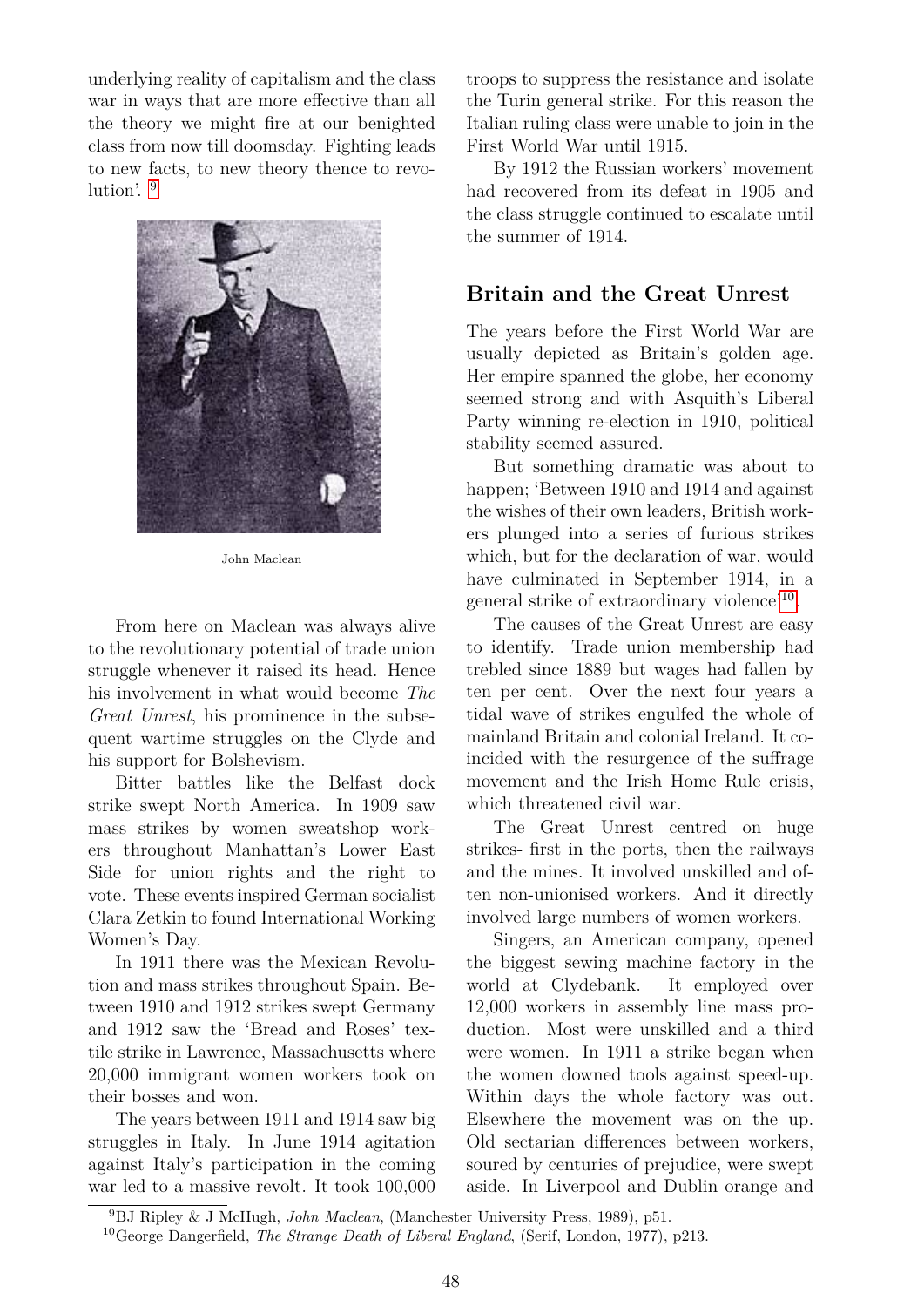green banners joined the demonstrations. Trade union membership in that single year grew by over 600,000 and the unions themselves were transformed. Helping to organise strikes among young women millworkers on Clydeside, Glasgow socialist John Maclean wrote at the end of 1911; 'The times we are living in are so stirring and full of change that it is not impossible to believe that we are living in the rapids of revolution<sup>'[11](#page-6-0)</sup>.

In 1912 over 40 million working days were 'lost' due to strikes and Maclean wrote; 'Never were the masses so pugnacious. . . never were they so class con-scious.<sup>'[12](#page-6-1)</sup>. Unlike Maclean, most commentators assumed the storm would pass but it raged on through 1913. The biggest, longest and most bitter battle was In Dublin - the five-month lockout in 1913.

In 1910 Larkin had formed the Irish Transport & General Workers Union and from then until the outbreak of war in 1914 a succession of strikes swept the country. The bitter Dublin Lockout won massive solidarity and sympathy action from British workers. There were street collections in towns and cities throughout the UK but the British TUC sold out the struggle. Their refusal to call solidarity strike action came at a time when ordinary British workers had never been so militant. As a consequence the strikers were starved back to work.

The Great Unrest rolled on into 1914. Between 1911 and 1914 trade union membership had doubled. But the declaration of war in August brought it to a juddering halt. Between January and July 1914, nine million days had been lost to strikes but from August to December 1914 only a million days were lost.

### **Red Clydeside**

In recent years there's been a major assault on Red Clydeside from those who either want to belittle its existence or incorporate into the tradition of Labour reformism. Red Clydeside was a crucial moment in Scottish history and one of the high points of European class struggle.

Some on the left think that Scotland was and is naturally more radical and more left than England and that the Red Clyde is explained by the fact that Glasgow was always a hotbed of socialism and trade union militancy. This is a myth.

At the start of the 20th century Scotland was one of the most advanced capitalist economies in the world yet independent working class trade union and political organisation lagged behind other parts of Britain.

When the great wave of New Unionism exploded in the 1880's, Clydeside largely missed out. The growth of union membership among the unskilled had less impact on Glasgow than on other centres in Britain. As a result trade union membership was largely confined to its large number of skilled workers.

In 1902 when John Maclean joined the Glasgow branch of the Social Democratic Federation (SDF), the first British Marxist organisation, its Scottish membership numbered less than 200. The Marxist movement in Scotland was smaller and weaker than its counterpart in England and this was no accident; it reflected the relative backwardness of the Scottish working class movement at the time.

In the 1910 general election Labour's percentage share of the vote in Scotland was half its overall percentage share throughout Britain. Labour returned three Labour MP's compared to 42 MP's for Britain as a whole.

Average wages in Scotland were much lower than England and trade union membership was lower too- a big factor in convincing the American Singer Sewing Machine Company to build a major new factory employing 12,000 men and women at Clydebank in 1900.

All of this gave Scottish industrialists an advantage and they planned to keep it by holding the unions in check. But things were about to change on Clydeside as the growth of US and German competition led to rationalization and the mechanization of production.

<span id="page-6-0"></span><sup>11</sup>Nan Milton editor, *John Maclean: In the Rapids of Revolution*, (Alison & Busby, London, 1978) p62.

<span id="page-6-1"></span><sup>12</sup> John Maclean, *Justice*, 24 February, 1912.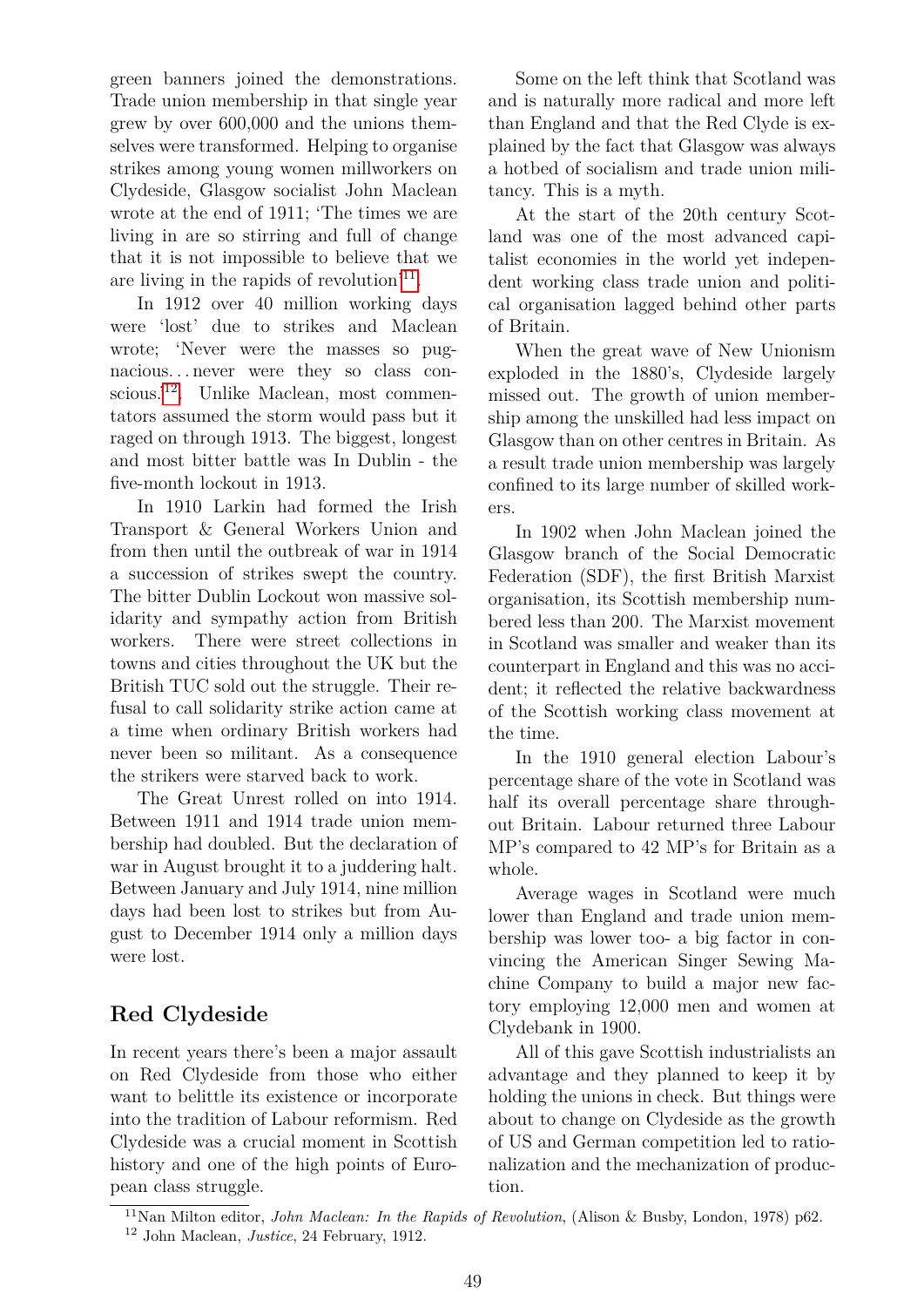The changing mood in the Clydeside working class had already been shown by the 30,000 who turned out on the 1909 Glasgow May Day demonstration and by the big strikes in 1911 involving women workers at the textile dye plants in the Vale of Leven and 12,000 workers at the nearby Singers Sewing Machine factory in Clydebank.

In 1913 Glasgow led the way in supporting the Dublin Lockout;

> From September 1913 to January 1914 the Glasgow Labour movement devoted its energy to organising the largest collection for the Dublin Lockout outside of Dublin. Forward, the ILP paper was the centre for collection, raising £3,000 when unskilled men earned 21 shillings a week. Collections were taken at socialist branches, workshop meetings, cinemas, football matches and in the streets, quite apart from trade union branches. The ILP organised demonstrations on behalf of the Dublin strikers, putting up speakers from the trades council and had Jim Larkin speak at their large Sunday night meetings. The Govan Trades Council efforts included collections inside every local shipyard and factory and in the area's tenements and at Ibrox, the ground of the Protestant football club.[13](#page-7-0)

The turning point came when engineering and shipbuilding expanded as the British ruling class prepared for war. It was the changes wrought by the war economy in the workplace and on the overcrowded tenement housing that made Clydeside fertile soil for militant trade unionism and socialist agitation.

In these conditions politics and economics fused together, creating opportunities for anti- war socialists like Maclean. The Clyde became the vanguard of what was a British-wide movement that included Dublin, Sheffield & Belfast but it was not unique. Across Europe all the big munitions centres- Petrograd, Turin, Berlin, and Budapest, - saw revolutionary upheaval on a bigger scale.

If the war transformed Clydeside it also transformed Maclean. Here in Britain and across Europe most Labour, Socialist and trade union leaders backed their own governments. Maclean took the same position as Lenin and James Connolly; for revolutionary defeatism and workers' power.

Maclean was a key figure on Clydeside, involved with the Clyde Workers' Committee, the rank and file revolt against the dismantling of trade union defences during wartime. Yet he refused to subordinate his socialist politics to trade unionism. That's why he consistently argued for strike action to stop the war; why he was a key figure in the Glasgow rent strikes of 1915; and why he was one of the few on the British left to support the Easter Rising in 1916.

His significance was acknowledged by both the British and Russian governments and for quite different reasons. The war cabinet saw him as a dangerous revolutionary and jailed him 3 times during the war. In Russia the workers' government elected him their honorary president alongside Lenin and Trotsky and appointed him Soviet Consul in Glasgow.

Glasgow was a key munitions centre and its engineering workers were in a powerful position. The attempt to destroy their conditions, hold down wages and ban strikes for the duration of the war drove them into struggle.

Glasgow also had a small, active grouping of young anti-war socialists. They were rooted in the key munitions plants and were influenced by the new syndicalism and by Maclean's Marxist economic classes. Willy Gallagher, shop stewards convenor at the Albion Works and chair of the Clyde Workers' Committee recalled the importance of Maclean's factory gate meetings and his economics classes;

> Maclean applied his knowledge to the events around him. He

<span id="page-7-0"></span><sup>13</sup>J Smith, 'Taking the Leadership of the Movement', in A McKinlay and RJ Morris , *The ILP on Clydeside 1893-1932* (Manchester, 1991), p 78.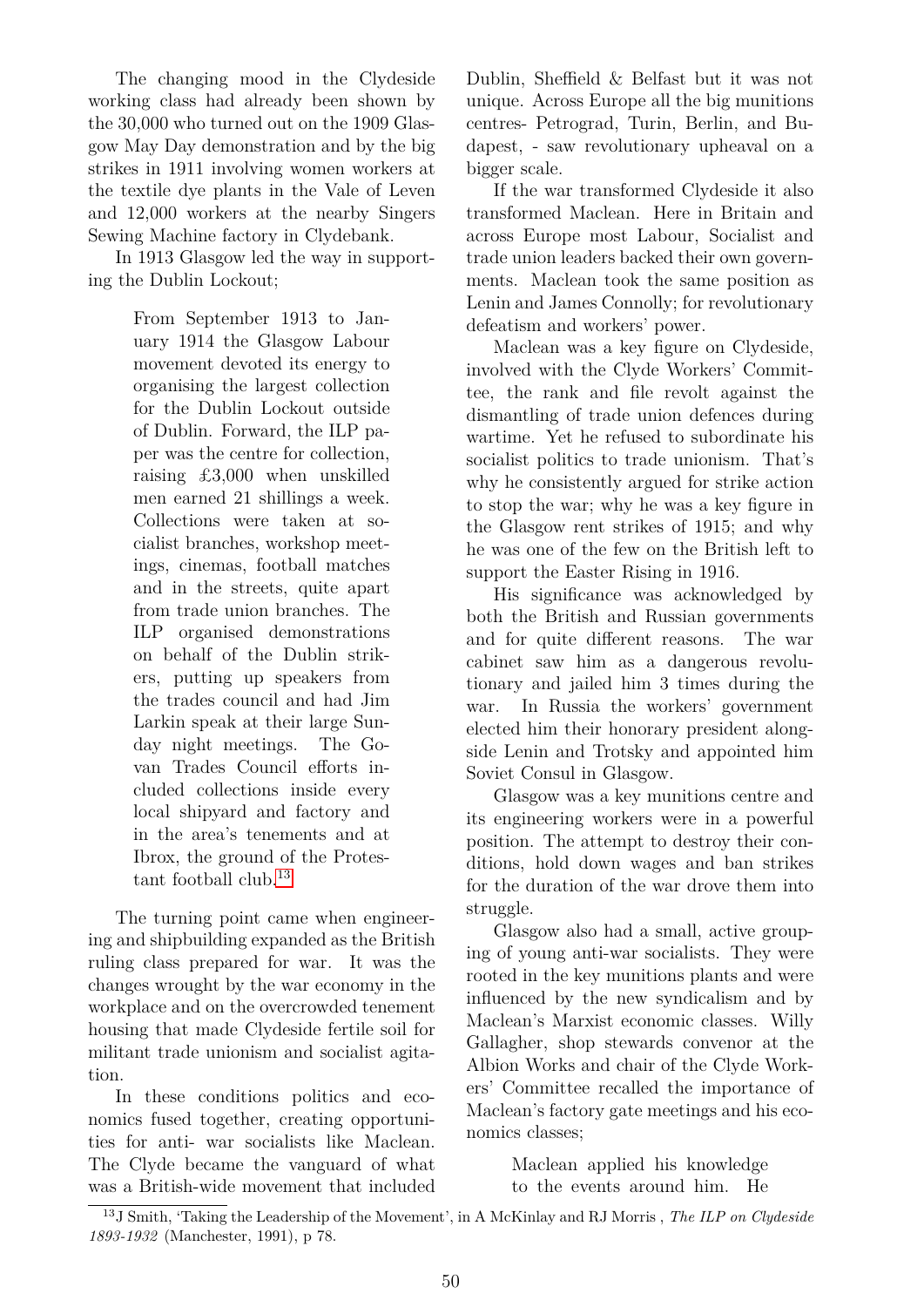demonstrated in the clearest manner that the war was a war for trade and brought out into full relief the sinister robber forces behind it. He gave example after example of the financiers and big employers pointing a gun at the head of the Government and demanding increased profits. These examples were carried day after day into the munitions factories.[14](#page-8-0)

The first big strike of the war came in February 1915 at Weirs - a key munitions plant where shop stewards organisation already existed. Despite being branded as traitors in the press and denounced by their union leaders, the illegal strike spread rapidly to other munitions factories. On the back of further local battles, the Clyde Workers' Committee was launched in November 1915. Based on independent rank and file organisation within the existing unions, it was the first ever shop steward's movement.

At its height 300 delegates from the major munitions plants met every week. It was an embryonic workers' council or soviet and it provided the model, which militant workers across Britain would follow in their opposition to the war economy and eventually to the war itself.

Throughout 1915, the unrest in the factories was accompanied by mass community campaigns led by working class women against rent increases and evictions. Pre war Glasgow was already short of housing. The influx of munitions workers exacerbated the shortage and drove up rents.

By November 1915 over 20,000 Glasgow tenants were on rent strike. Wednesday 17 November is one the highpoints in British working class history. Agitation by the local housewives, local ILP activists , Maclean & other socialists culminated in walkouts at 5 shipyards and a mass protest at Glasgow Sheriff court to halt fines, evictions and wage arrestments. Threatened with a wildcat strike in munitions the Sherriff dismissed the cases before him and the government was forced to impose a rents freeze for the duration of the war.

In the spring of 1916 splits in the Clyde Workers' Committee (CWC) and its failure to link up with other munitions centres allowed the British state to launch an offensive over the question of dilution and arms production. The socialist press was seized and McLean & the leaders of the CWC were rounded up and jailed or deported for sedition. Maclean, who'd fought against the syndicalism of the leading shop stewards, got the heaviest sentence - 3 years penal servitude.

A few weeks after Maclean was imprisoned by the British state, it crushed the Easter Rising in Dublin. On 12 May, the badly wounded James Connolly was taken to the prison yard of Kilmainham Jail, strapped to a chair and executed by a British firing squad, despite the fact he was already dying from his wounds.

Before leaving Edinburgh for Dublin in 1896, Connolly had been a prominent figure on the Scottish and British left and had been a founder member of the Socialist Labour Party (SLP). In the build up to 1916 the SLP printed Connolly's newspaper in Glasgow. One of its members, Arthur McManus, was a leading member of the CWC who would later become a founder member and first Chair of the British Communist Party. He smuggled copies of Connolly's paper into Ireland on a number of occasions, after the British had suppressed it.

After Connolly's execution, few on the Scottish left defended him. *Forward*, the ILP paper that often published Connolly's articles stated clearly that it didn't. Arthur McManus defended Connolly and so too did John Maclean. Like Lenin, Maclean saw the Easter Rising as the first blow against the war and British imperialism.

After his release from prison McLean went on to endorse the Irish struggle against British rule at street meetings and public meetings, which he dared to hold in strong Orange areas like Port Glasgow and Motherwell.

The assault on the CWC in the spring of 1916 meant the momentum on the Clyde was

<span id="page-8-0"></span><sup>14</sup>Willie Gallagher, *Revolt on the Clyde*, (Lawrence & Wishart, London, 1936), p37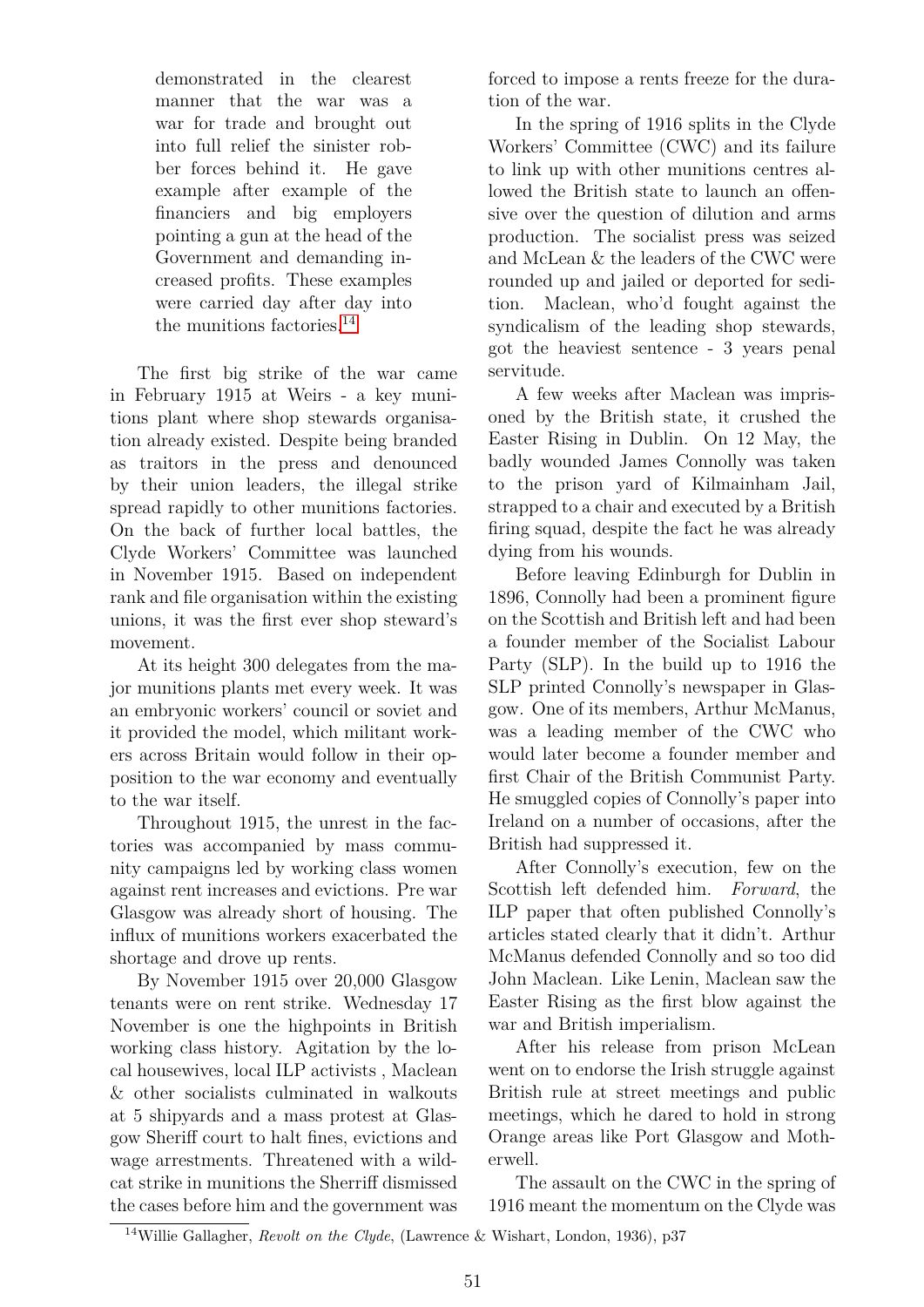temporarily halted but mass resistance to conscription saw the struggle spread to other munitions centres across the UK - most notably Sheffield. Soon the Clyde was moving again too.

In May 1917, 90,000 workers marched to Glasgow Green in support of the February Revolution in Russia. McLean was released from jail by mass protest and soon his weekly Marxist economics classes were attracting over 1,000 workers across Clydeside.

McLean toured Britain speaking to mass rallies, arguing the best defence of workers' Russia was revolution in Britain. He spoke at a monster rally in the Albert Hall but in April 1918 the government had him arrested again for sedition.

Prior to his arrest McLean had been arguing that since May Day, was being held on a working day, workers in Glasgow should strike against the war. His call was answered when 100,000 stopped work and marched to Duke St jail, where he was being held pending trial. At the Edinburgh High court he was sentenced to five years penal servitude after his famous speech from the dock. He went on hunger strike & was adopted by the Gorbals Constituency Labour Party as their candidate in the 1918 election, defying the Labour Party executive. Mass pressure forced his release just before Christmas 1918.

The German revolution ended the war at and Britain saw an explosion of strikes and mass mutinies in the army, navy and police. The ruling class was terrified and in 1919, Britain, like most of Europe was on the brink of revolution. The two key battles were the forty hours strike in engineering for a shorter working week to absorb the unemployed and a threatened all out strike by one million miners for a wage rise, a reduction in hours and workers' control of the industry.

McLean argued to link these battles into an all-out attack on the ruling class but the impatient local leadership in Glasgow decided to go ahead on their own. The 40 hours strike was a strike from below. The leaders of the Engineering union, the Scottish TUC and the TUC, opposed it at first.

Yet their attempts to prevent it failed and they had to go along with it in order to regain control. Within days mass pickets brought the whole Clyde Valley to a standstill.

Local strike committees met daily and it soon spread to the coalfields, the North of England, London and Belfast. The strike in Belfast was even more solid than Glasgow. The flashpoint came on Friday 31 January when 40,000 workers and unemployed marched on Glasgow's George Sq. *Bloody Friday*, as it became known, was the key moment for the developing revolutionary movement in Britain. Under Winston Churchill's pre- arranged orders the police baton charged the demonstration but the strikers fought back and routed their attackers.

That night the key leaders were arrested. Trainloads of troops & tanks held on standby, flooded into Glasgow from England because the government could not depend on the local troops. The strike committees in Glasgow, London & Belfast were suspended by the union leaders, who then announced the end of the strike via the press. Strike pay was withheld  $&$  the mass picketing called off. The strike petered out with Glasgow like an armed camp. MacLean pointed out; 'The strike was defeated more by lack of working class preparation than by tanks & machine guns'.

In his book, *Revolt on the Clyde*, strike leader Willie Gallagher claimed; 'We were leading a strike when we should have been leading a revolution. A rising was expecteda rising should have taken place'[15](#page-9-0) .

Gallagher was wrong; it was not a revolution. But had the local leaders led the strike as revolutionaries and not simply as trade union militants they could have won a decisive battle and raised the stakes against a worried ruling class.

If the strike committees had maintained the mass pickets when the army appeared; if they had marched to the barracks to fraternise with the local troops; if they had sent delegations out into the coalfields, to Belfast and into England to link up with the other engineering centres- then they could have

<span id="page-9-0"></span><sup>15</sup>Willie Gallagher, p234.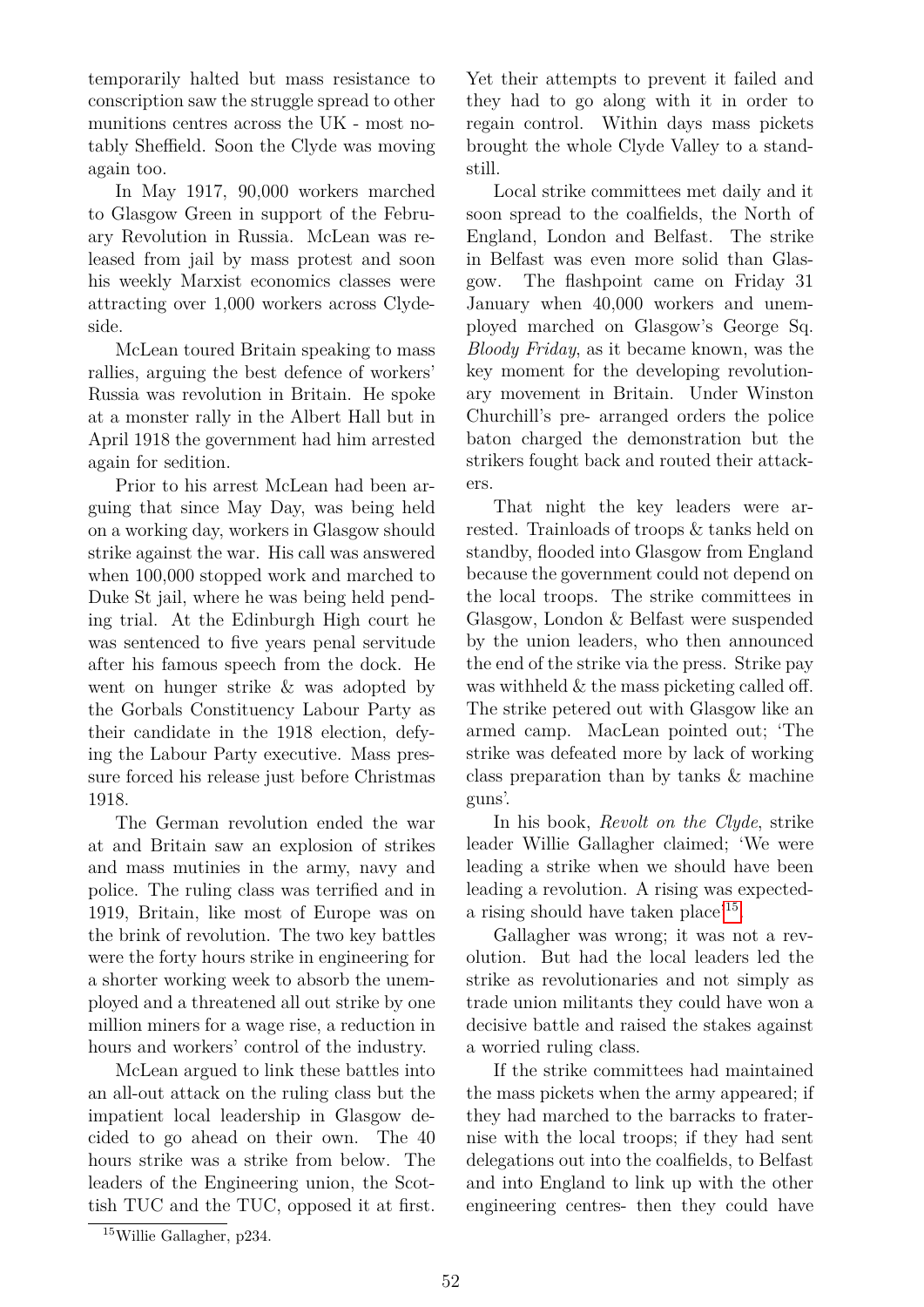turned over a frightened ruling class.

Three months later on May Day, 150,000 marched through Glasgow with the Irish anthem, 'The Soldier's Song', being sung along with 'The Red Flag' and that evening McLean shared a platform with John Wheatley and the Irish Republican, Constance Markievicz.

In 1919 most of Europe, Ireland and large parts of the British Empire were in revolt. Victory in the 40 hours strike would have opened up a political crisis. Britain was facing a strike wave, there were mutinies in the army and the British state faced a liberation struggle in Ireland. The troops it could still rely on were spread out across the globe - occupying Germany, Turkey, Iraq and Palestine.

At the time the Italian revolutionary Gramsci, put it like this;

> We say that the present period is revolutionary because we can see that the working class in all countries is tending to generate from within its own ranks and with the utmost energy, proletarian institutions of a new type -representative in basis and industrial in arena. We say the present period is revolutionary because the working class tends with all its energy and all its willpower to found its own state.[16](#page-10-0)

There is no doubt the Clyde was part of what Gramsci described. But the missing link was independent, revolutionary organisation. When the CPGB was belatedly launched in late 1920, the tide had turned. 1919 was a missed opportunity. The Trade Union leaders got the British ruling class off the hook and by 1920 the boot was on the other foot. The post war boom collapsed, unemployment rocketed and the ruling class launched a vicious counter offensive that broke the back of what had been a powerful movement.

McLean became increasingly preoccupied with the struggle in Ireland. Despite his political differences, he made it clear that he supported the Irish Republicans in their fight against the British; 'The Irish Sinn Feiners, who make no profession of socialism or communism and who are at best non-socialists, are doing more to help Russia and the revolution than all we professed Marxian Bolsheviks in Britain'.[17](#page-10-1)

Later in 1920, after a visit to Dublin where he spoke at a big public meeting, he launched a 'Hands Off Ireland' Campaign and wrote the pamphlet, *Ireland's Tragedy, Scotland's Disgrace*. It sold over 20,000 copies in a few months.

The failure of the revolutionary movement in 1919, the successful ruling class counter - offensive and his own isolation led him to call for a Scottish workers Republic. He saw how the fight for independence in Ireland had spread to the British Empire and believed a similar fight in Glasgow would tear it apart.

Maclean's position was light years away from Nationalism. He was for a Glasgow Soviet - a workers council, not a bourgeois parliament in Edinburgh. He knew the working class would have to smash the British state and by 1917 saw himself as a Bolshevik. Lenin had wanted him to lead the newly formed Communist Party but in the negotiations Maclean was sidelined then refused to join because of his political differences with those who came to lead it.

Maclean died of pneumonia in 1923 when he was only 44. His death was the result of poverty, physical exhaustion and the hunger strikes he'd endured in prison. He remained a revolutionary until the end but sadly for the last 2 years of his life he was operating more and more as an individual. Like his great contemporary, James Connolly, he left nothing behind in the way of solid political organisation. His Scottish Workers' Republican Party, founded in the last year of his life, numbered its membership in dozens and its electoral support in mere hundreds.

None of this diminishes his great significance for us today. At the same time as Lenin, he broke with the rotten politics of the Second International and did so with-

<span id="page-10-0"></span><sup>16</sup>James Hinton, p17.

<span id="page-10-1"></span><sup>17</sup>John Maclean